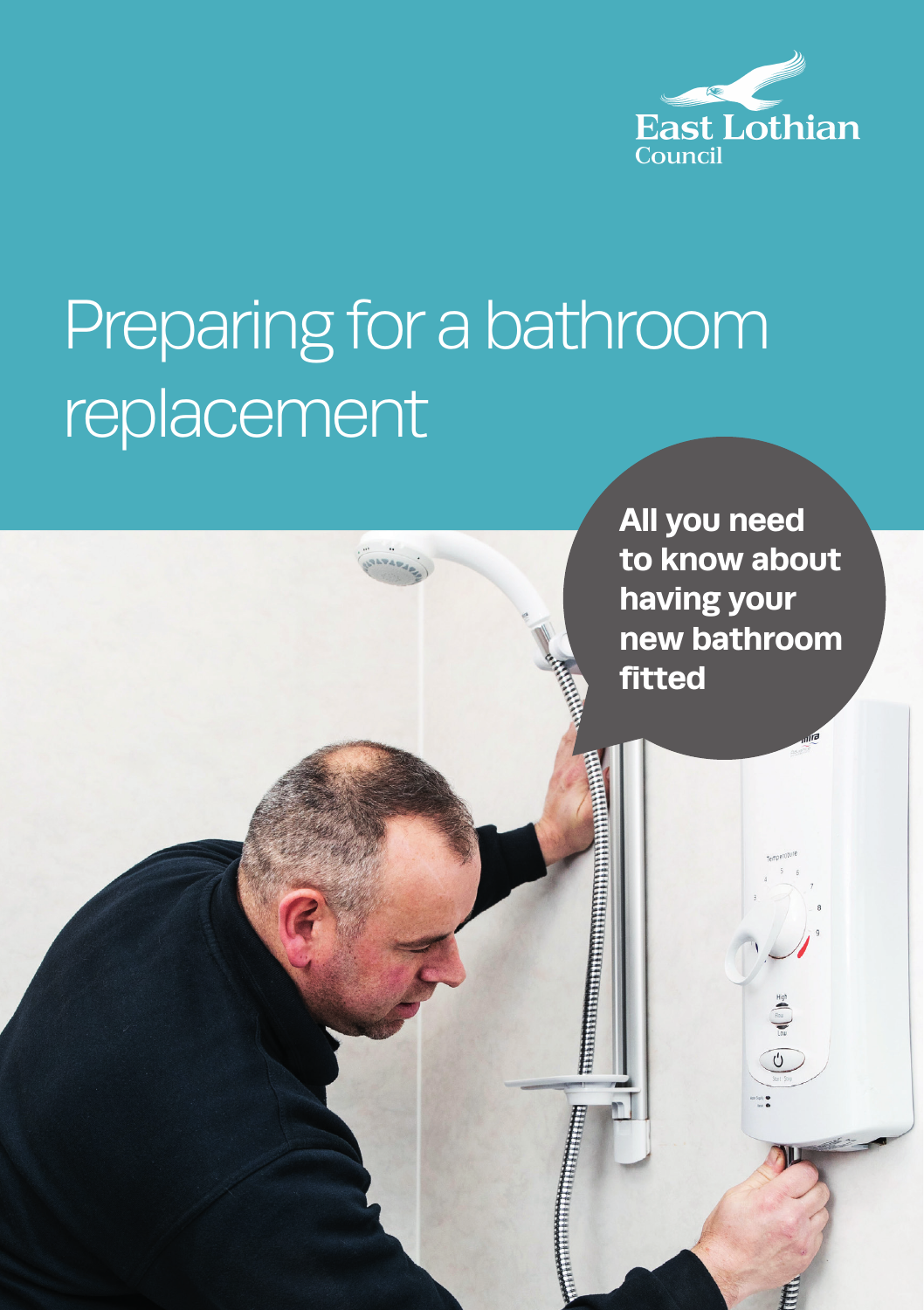### We are pleased to advise you that your home has been included in our latest bathroom upgrade programme. We will install your new bathroom within the next few months.

## Planning your new bathroom

Once you have phoned and made an appointment, a Trades Supervisor from our Property Maintenance department will visit to plan your new bathroom. They will survey your existing bathroom and inform you about the refitting process.

#### **A standard bathroom replacement includes:**

- **Replacement sink, toilet and bath**
- **Over bath shower**
- **Shower rail and curtain**

You will be asked to choose from our approved selection of waterproof wallboards, which will be provided full height on two or three sides of the bath and above the sink as appropriate. We will also plan to install an extractor fan and a splash-proof light fitting.

If you decide not to choose vinyl flooring, you will be given a decoration allowance. A cheque or BACS payment will be sent to you after your bathroom works are completed. Please allow up to six weeks for this payment to be made.

Please note: The Standard bathroom upgrade will not incorporate a wet-floor shower or renewal of an existing wet-floor shower. If you have any medical needs which make bathing difficult you should contact the council's Access Team on **01875 824309** to request an assessment.

#### **Amenity Housing**

If you currently have a bath with overhead shower you will be offered a standard bathroom on a like for like basis.

If there is currently a wet floor shower, low step-in shower tray or the standard bathroom doesn't meet your needs you should contact the Housing Assets Team on **01620 827958**.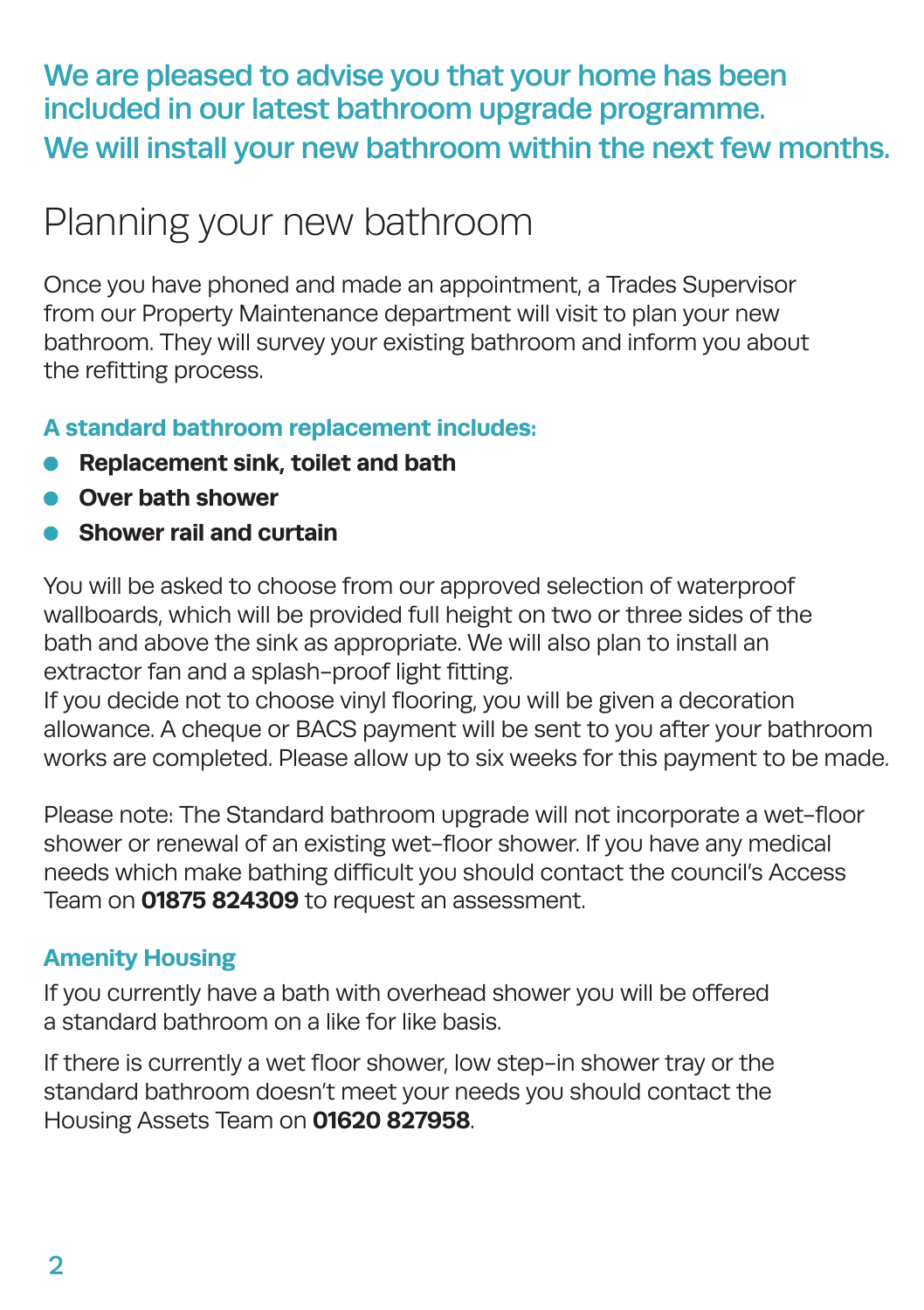## Preparing for installation

#### **What we will do:**

#### **Carry out an asbestos survey**

If your home has not previously been surveyed, we will carry out an asbestos survey. A specialist contractor will contact you to arrange a suitable time to do this, and if any work is required, this will be explained to you by the contractor.

#### **Take a note of your flooring choice**

If you have chosen vinyl flooring, our Trades Supervisor will take a note of your choice and measure up. This information will be passed to our flooring contractor, who will contact you to make an appointment to fit this, which may be up to two weeks after the bathroom has been installed.

If your property also requires a Scottish Power isolator switch to be fitted, Scottish Power will contact you directly to arrange this.

#### **You will need to:**

#### **Allow our workers access**

Our workers will need access to your home for pre-work to be carried out, for example, removing the old bathroom and ensuring wiring is installed for a shower and extractor fan.

#### **Remove floor coverings, wallpaper and cabinets**

At your planning appointment, the Trades Supervisor will tell you which walls will need to have wallpaper removed from, and will give advice on removing mirrors and cabinets etc. This must be done before the date of the bathroom installation.